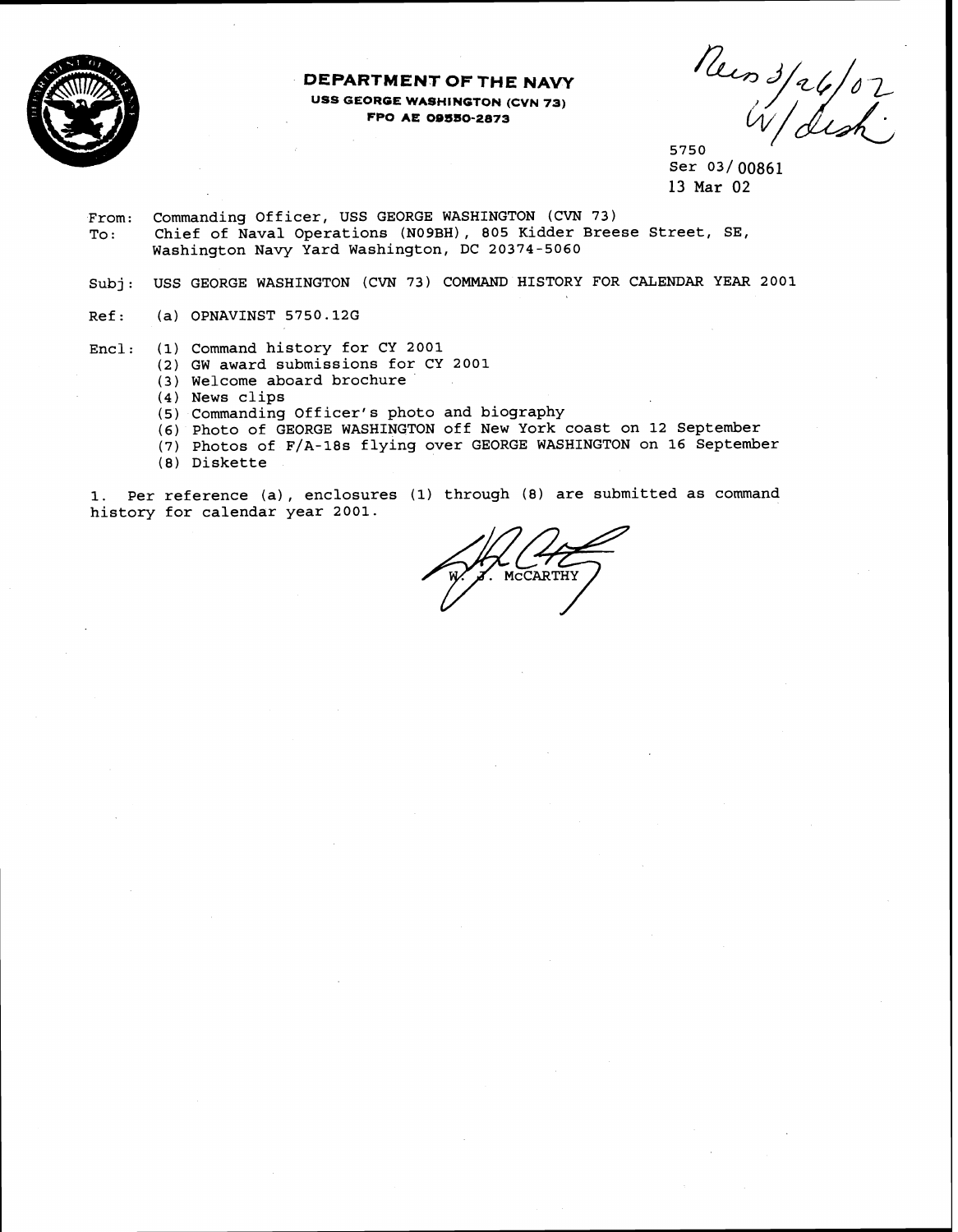# **USS GEORGE WASHINGTON (CVN 73) COMMAND HISTORY 2001**

### **COMMAND COMPOSITION AND ORGANIZATION**

USS GEORGE WASHINGTON (CVN 73), sixth of the NIMITZ class nuclear-powered aircraft carriers, was commissioned on July 4, 1992 at Naval Station Norfolk, Virginia. Homeported in Norfolk, Va., GEORGE WASHINGTON is an asset of Commander, Naval Air Force, U.S. Atlantic Fleet. At the start of this year, GEORGE WASHINGTON was moored at Pier 12N at the Norfolk Naval Station in Norfolk, Va., prior to beginning a six-month Planned Incremental Availability (PIA) only four weeks after a post-deployment standdown period.

Captain William J. McCarthy was in command of GW at the beginning of the year. The ship serves as the flagship for Commander, Cruiser Destroyer Group TWO, commanded by Rear Admiral Gary Roughead until Rear Admiral Curtis Kemp relieved him on January 17.

Carrier Air Wing SEVENTEEN, commanded by Captain Rodger Welch, was the ship's main armament. The air wing provides the capability to conduct sustained offensive air operations against land, surface, and subsurface targets, and to defend the battle group in support of assigned missions.

There are 70 aircraft in Carrier Air Wing SEVENTEEN, including: the F-14B Tomcat fighter flown by the *Jolly Rogers* of VF-103; the F/A-18C Hornet strike fighter flown by the *Rampagers* of VFA-83, the *Blue Blasters* of VFA-34 and the *Sunliners* of VFA-81; the E-2C Hawkeye airborne early warning aircraft flown by the *Tigertails* of VAW-125; the S-3B Viking sea control aircraft flown by the *Diamondcutters* of VS-30; the EA-6B Prowler electronic attack aircraft flown by the *Scorpions* of VAQ-132; the HH-60/SH-60F helicopter flown by the *Red Lions* of HS-15; and the C-2A Greyhound carrier onboard delivery (COD) aircraft flown by the *Rawhides* of VRC-40.

Enclosure (1)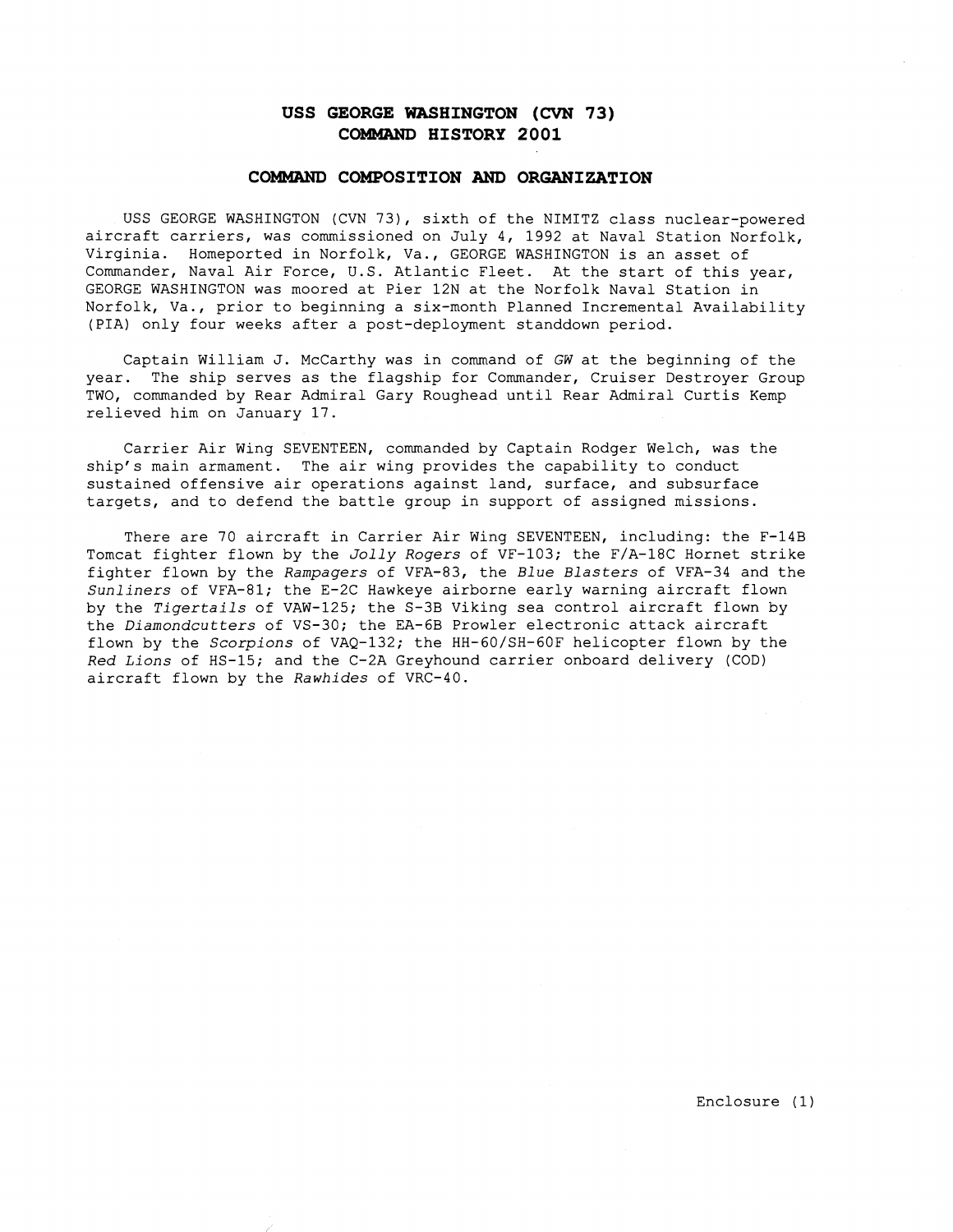# **USS GEORGE WASHINGTON** (CNN **73) LEADERSHIP**



Commanding Officer Executive Officer Reactor Officer CRMD Engineering Engineering Air Air Medical Medical Dental Dental AIMD AIMD Navigator Navigator Weapons Weapons Supply Supply Operations Operations Safety Safety Combat Systems Combat Systems Administration Legal Deck Training Training Command Master Chief

 $\overline{\mathbf{c}}$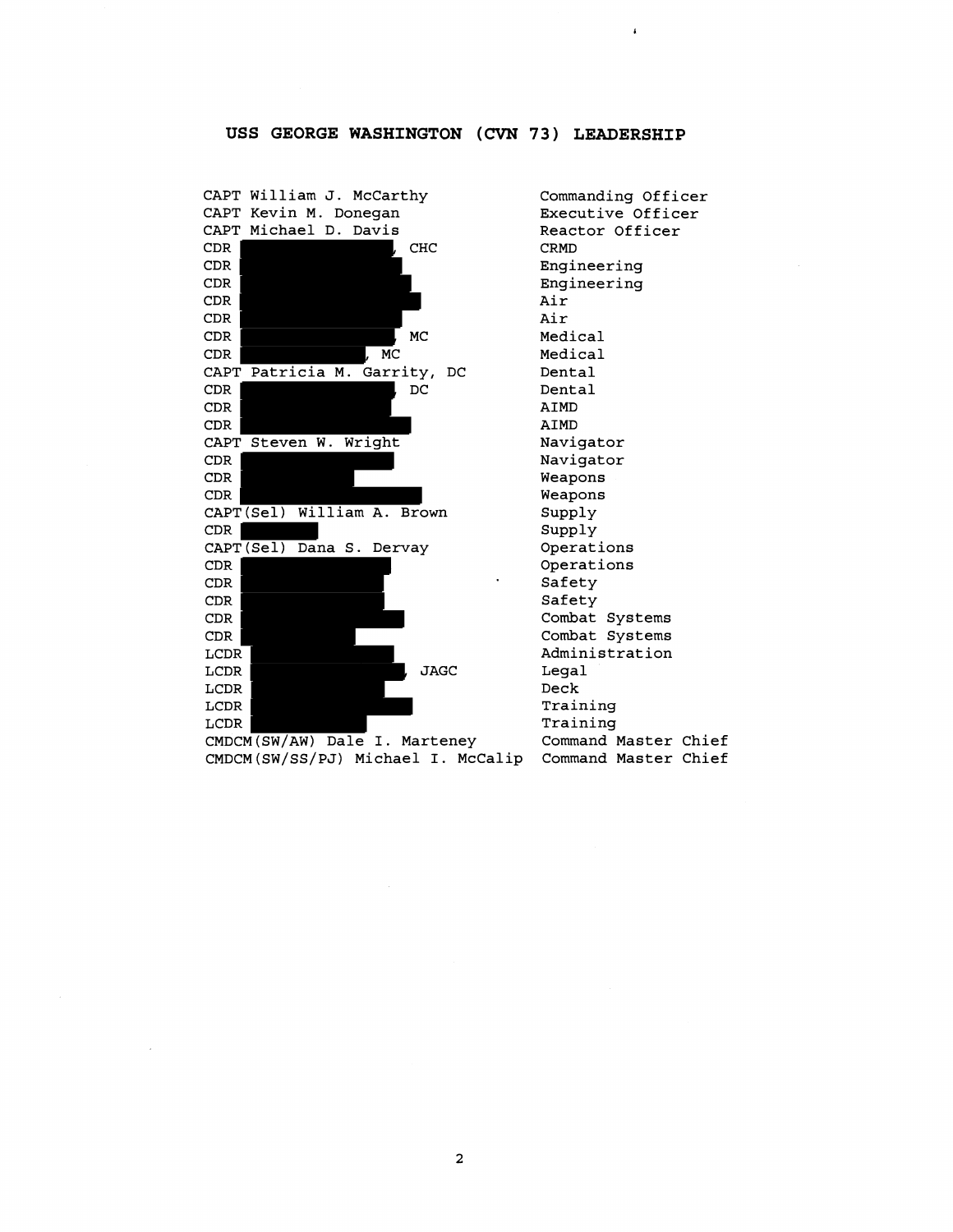# **NARRATIVE**

When 2001 began, USS *GEORGE WASHINGTON* **(CVN** *73)* was moored at pier 12 at Naval Station Norfolk, Virginia. The ship had just returned from a sixmonth deployment on December 19, 2000 and was preparing for its next major evolution - a scheduled six-month Planned Incremental Availability.

On January 23, GEORGE WASHINGTON got underway for one week to transfer ordnance to the aircraft carrier THEODORE ROOSEVELT and fast combat support ship, DETROIT, while operating in the Virginia Capes. GW then made a stop in Mayport, Fl., on January 28 to pick up nearly 500 family members and friends for the 2001 Tiger Cruise. The three-day journey back to Norfolk was highlighted by a Super Bowl party in Hangar Bays ONE and TWO that MWR created to resemble a stadium atmosphere. It included three big-screen TVs, a food court with six food stations, contests, giveaways, and entertainment by the Jacksonville Jaguar cheerleaders and retired NFL running back Napoleon McCallum. About 1,000 people came to the hangar bay to sit in bleachers, watch the game on a big screen **TV,** and enjoy popcorn, hot dogs, and other culinary delights while cheering for their favorite team.

The ship returned to Norfolk on January 30 and continued preparations for the Planned Incremental Availability. GW was moved "deadstick" on February 13 - just four weeks after the post deployment standdown period for a six-month PIA at Norfolk Naval Shipyard in Portsmouth, Va. The total depot level package of 192,000 man-days and \$100 million of scheduled work by outside activities was complemented by a ship's force package of 109,800 mandays of effort. The seamless integration of ship's force, shipyard, and contractor work is unparalleled to date and has set the benchmark for future CVN availabilities. The extraordinary leadership and integration efforts of the PIA Team ensured a highly successful availability - 3,400 ship's force and contractor jobs completed one week early and over \$9.2 million dollars under budget - a phenomenal feat and the "best ever" performance for a nuclear powered aircraft carrier!

The success of the PIA was testament to the comprehensive and detailed planning that had actually begun the previous year, immediately after the last maintenance availability. Building on the "Team One" concept, GEORGE WASHINGTON had its Maintenance Manager and a small team remain back with the NNSY Project Team during the deployment, forging the beginnings of an immensely successful working relationship. Upon return from deployment, GEORGE WASHINGTON spearheaded the innovative collocation of the NNSY Project Team aboard the ship by loading aboard stackable trailers and reconfiguring two weapons magazines for office spaces. This innovative concept put the ship's Maintenance Management Team in the same working spaces as the NNSY Project Team, building an esprit de corps and sense of teamwork that had never been achieved in previous aircraft carrier availabilities.

During the PIA, GW was chosen to be the test bed for the first ever fully electronic navigation and sensor system, NAVSSI. This system improved navigational accuracy and reliability with the addition of two GPS receivers and two Ring Laser Gyros, and fulfilled the CNO's goal of reducing manpower through technology. Upon completion of testing in 2002, the GWBG will be the first to deploy and operationally test the NAVSSI system for future use in the Navy.

The Engineering Department forged new territory during PIA by planning and orchestrating the installation of over 35,000 square feet of Stratica tile on the  $2^{nd}$  and  $3^{rd}$  deck at a cost of approximately \$1.4 million. This area included the forward and aft mess deck dining areas, CPO Mess, Wardroom **3,** several berthing spaces, and all common passageways from frame 54 to frame

 $\overline{3}$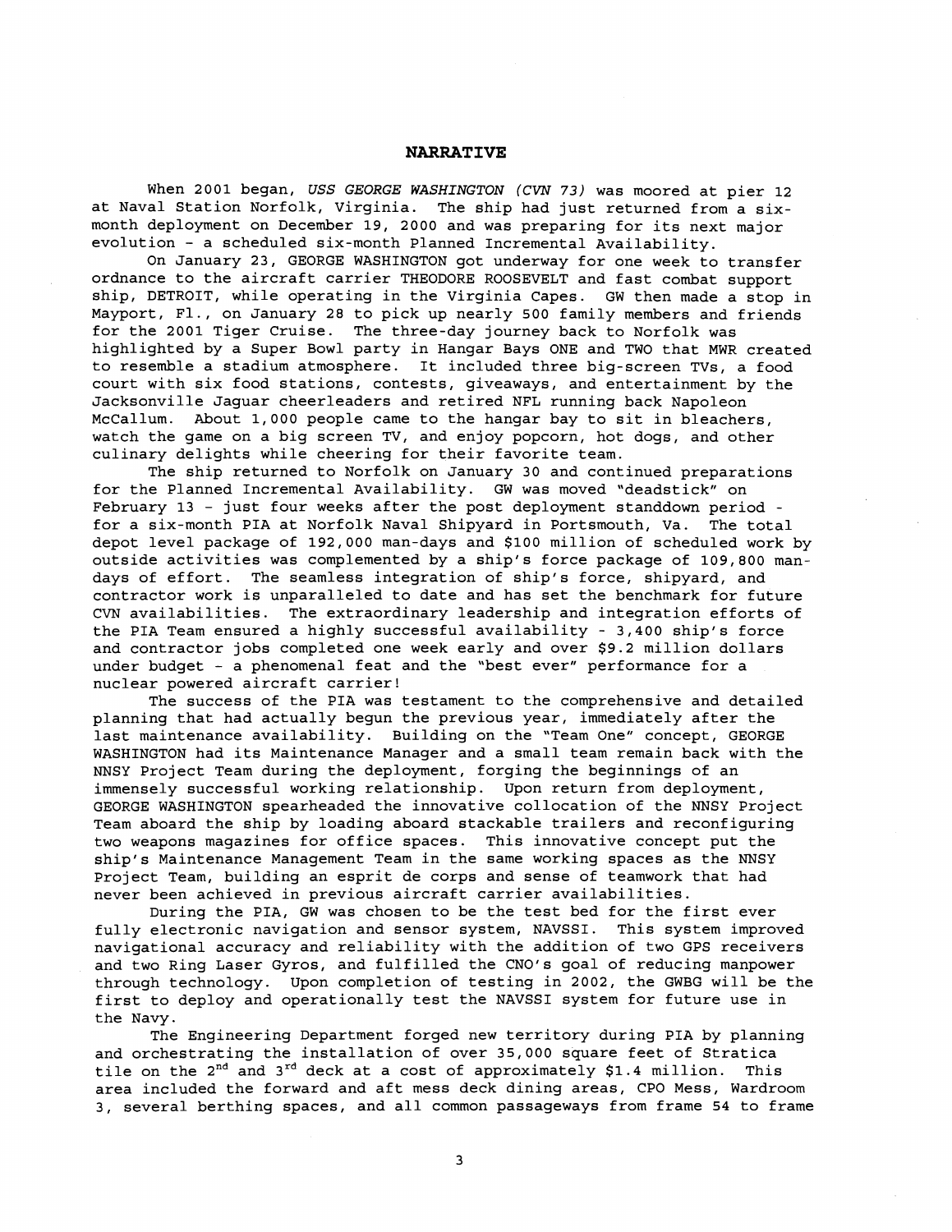210. This new low maintenance, no wax decking material has resulted in significant reduction in Sailor workload and an increase in Sailor Quality of Life. This installation effort was the first attempt on such a large, heavily traveled area in a short time frame and proved to be highly successful.

Also busy with alterations during PIA was the Combat Systems Department, to include: completing space and equipment modifications to the Tactical Flag command Center (TFCC), including a video wall upgrade; modernizing and reconfiguring GW's CVIC complex with enhanced capabilities to fully support intelligence, cryptologic and imagery exploitation missions; installing Battle Force Email 66 to provide basic internet protocol data transfer capability between Allied/NATO/Coalition afloat forces; and reconfiguring the ship's Communications Center which standardized GEORGE WASHINGTON to the CVN-68 class configuration and greatly improved equipment layout, watch station functionality, and communication center performance.

The Weapons Department completed over 165 ship's force jobs during the PIA, including the refurbishment of 44 magazines, 35 magazine sprinkler system, 9 weapons elevators, and 30 forklifts. In addition Weapons personnel assisted in the complete removal and re-installation of 2 weapons elevator hydraulic accumulator systems. During the yard period, Weapons trained and qualified over 400 Sailors on small arms at various shore-side ranges.

Admiral Frank Bowman, Director, Naval Nuclear Propulsion, toured ship's reactor spaces on June 8.

The ship departed NNSY on July 24 to return to Pier 11 at Naval Station Norfolk. Post PIA Sea Trials were conducted in the Virginia Capes operating area July 31-Aug 3, followed a week later by Flight Deck Certification conducted by CVW-17 and Training Command (TRACOM) and Fleet Replacement Squadron (FRS) Carrier Qualifications, while also operating in the VACAPES August 13-31.

On August 19, a distress call from the Coast Guard alerted GW to a medical situation occurring on the cruise ship Zenith, roughly 155 nautical miles away. A 71-year-old woman was experiencing chest pains that was believed to be a heart attack. Because Zenith was so far from land, the Coast Guard contacted the Navy for help. By 1110, the Gw/CVW 17 rescue coordination team had assembled.

At 1210 Helicopter Antisubmarine Squadron FIFTEEN (HS 15) dispatched a SH-60F helicopter, piloted by the squadron's commanding officer. Red Lion 615 was scheduled for a planeguard mission but instead carried a rescue team that included - in addition to the pilot, co-pilot and crew chief - the ship's Senior Medical officer and a rescue swimmer.

An E-2C Hawkeye from Airborne Early Warning Squadron ONE TWO ZERO (VAW 120) "Greyhawks" was launched shortly after the helicopter to provide flight coordination services as the vital communications link between the carrier, the helicopter, and the cruise liner.

Only 50 minutes after launching Red Lion 615, the helicopter reached the cruise ship but there was no landing pad. The SAR swimmer had to be hoisted down with a medevac litter to the cruise ship's deck while the helo hovered above. As the SH-60 hovered 15 feet above Zenith, the SAR swimmer reached the deck and quickly secured the elderly patient into the medevac litter, which was hoisted up into the aircraft. Once aboard, the SMO determined the patient had an unstable heart rhythm that placed her at risk for another seizure. Severe thunderstorms with associated high winds impeded the helo's progress to a shore based medical facility. The decision was made to refuel Red Lion 615 on GW. This allowed the medical staff to replenish the patient's supply of oxygen. Delayed for approximately 10 minutes while the ship cleared an intense cell with winds in excess of 70 knots, Red Lion 615 completed the medevac to Norfolk General. At 1625, the crew arrived at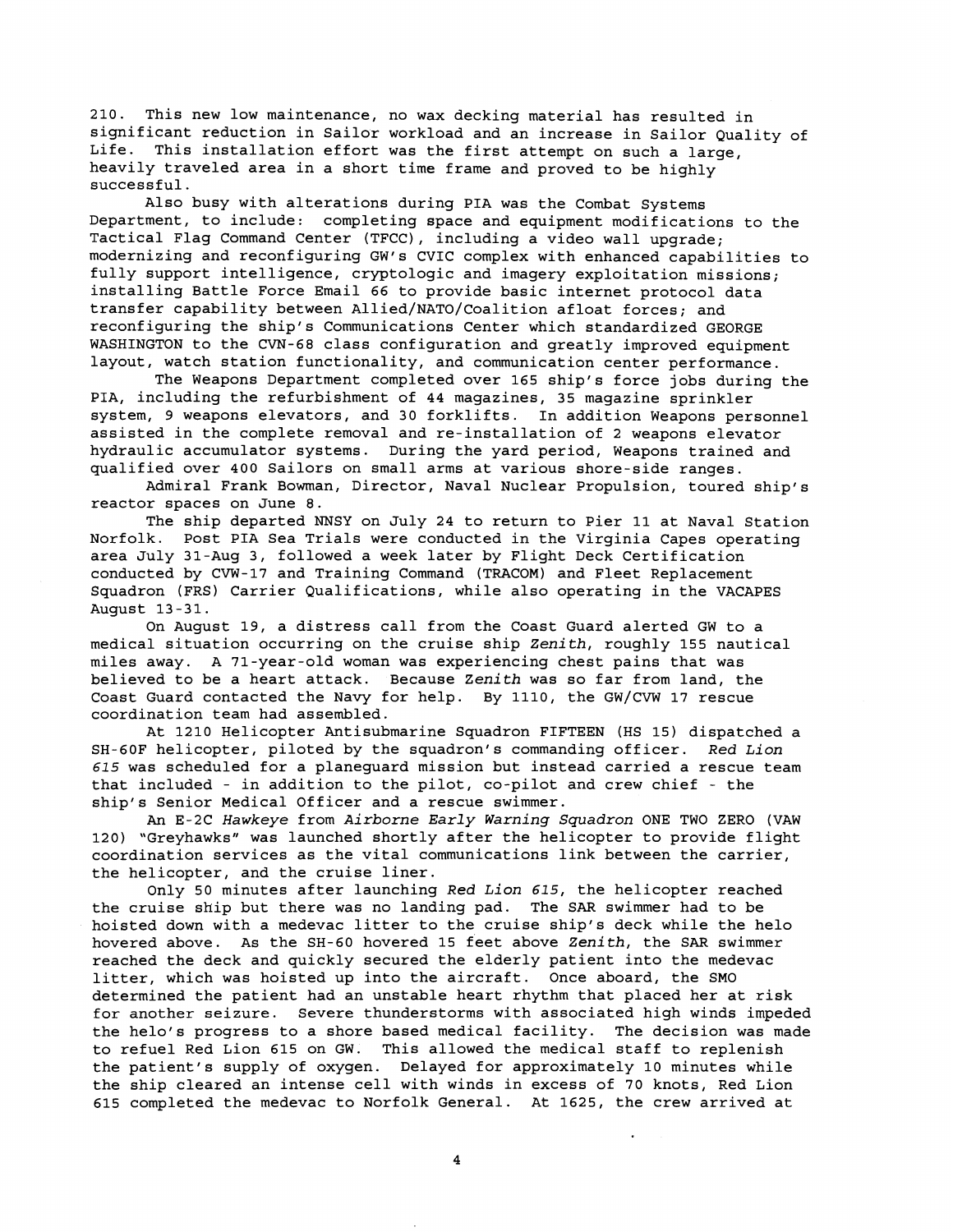the medical facility, and the patient was turned over to the Norfolk General medical staff.

GW also hosted a number of visits during the August underway period, including Mr. Edward Greer (SES 3), Director, Atlantic Test Range, PAX River, who stayed for the day on August 14, and Dr. Kathryn Clark (SES 4), Chief Scientist for NASA Space Station, who spent August 15-17 on board. GW returned to homeport on August 31.

On September 10, just six weeks after returning from the shipyard, GW departed Pier 11 to conduct independent steaming operations off the coast of Virginia. The next day, GEORGE WASHINGTON would transition from post shipyard combat systems testing, to real world presence and defense operations.

The next day was September 11. Terrorists flew two hijacked jetliners into the World Trade Center Towers and another jetliner into the Pentagon. Within three hours after the attacks, GEORGE WASHINGTON embarked Commander SECOND Fleet and became the command ship for the East Coast Sector Commander in defense of the United States. Only an hour later, GW's Air Department transitioned from a training and maintenance mode to combat flight operations as they made a ready deck and began recovering fully armed aircraft from CVW-17 and KENNEDY'S air wing, CVW-7, forming an effective and successful composite air wing.

While rapidly conducting day and night carrier qualifications, GW simultaneously assumed the critical command and control link picture for Operation NOBLE EAGLE, proving its C41 suite was operating flawlessly. Combat Systems Department provided connectivity and firepower to the Commander of the Northeast Air Defense Region for defense of the Continental United States. The department provided critical STU-3 and secure UHF communications, 30 NIPR and SIPR workstations, and immediate Video Teleconference capability to two embarked battle staffs.

As a sign of solidarity with the people of New York, GEORGE WASHINGTON steamed North to arrive just 3 miles off Coney Island Beach at dawn on September 12, providing a demonstration of military presence and peace of mind to an unnerved city and country.

GEORGE WASHINGTON'S aircraft flew armed Combat Air Patrols, launching 234 sorties in support of Operation Noble Eagle, until relieved on 17 September in order to continue the inter-deployment training. As a result of the impressive around the clock flight operations and world class C41 connectivity, the 2<sup>nd</sup> Fleet Commander lauded GW's performance as "unrivaled for any ship, and unheard of accomplishment for a carrier only 6 weeks out of the yard." In addition, GEORGE WASHINGTON executed this intensive combat operation accident and incident free! Once again 'Team 92" rose to the occasion in superb fighting form.

The GW intelligence organization, operating with less than 50% technical capability and 60% operational proficiency following a complex CVIC modification, provided flawless operational intelligence support to the 2<sup>nd</sup> Fleet Battle Staff and GW Battle Group Commander. Key precepts from the CVIC Cryptologic CONOPS for NOBLE EAGLE were adopted by  $2<sup>nd</sup>$  Fleet as part of the Fleet OPTASK Intel series.

The ship returned to Norfolk on September 17 to a different climate. Increased security and force protection measures had created additional watch standing and training requirements. Threat conditions made travel to and from Naval Station Norfolk more time consuming as extra security checks were being conducted on vehicles entering the gates. Although security had always been a way of life, GEORGE WASHINGTON'S force protection posture was significantly heightened in light of September 11.

On October 1, GW again got underway to conduct fleet carrier qualifications until October 12. During this at sea period, four reserve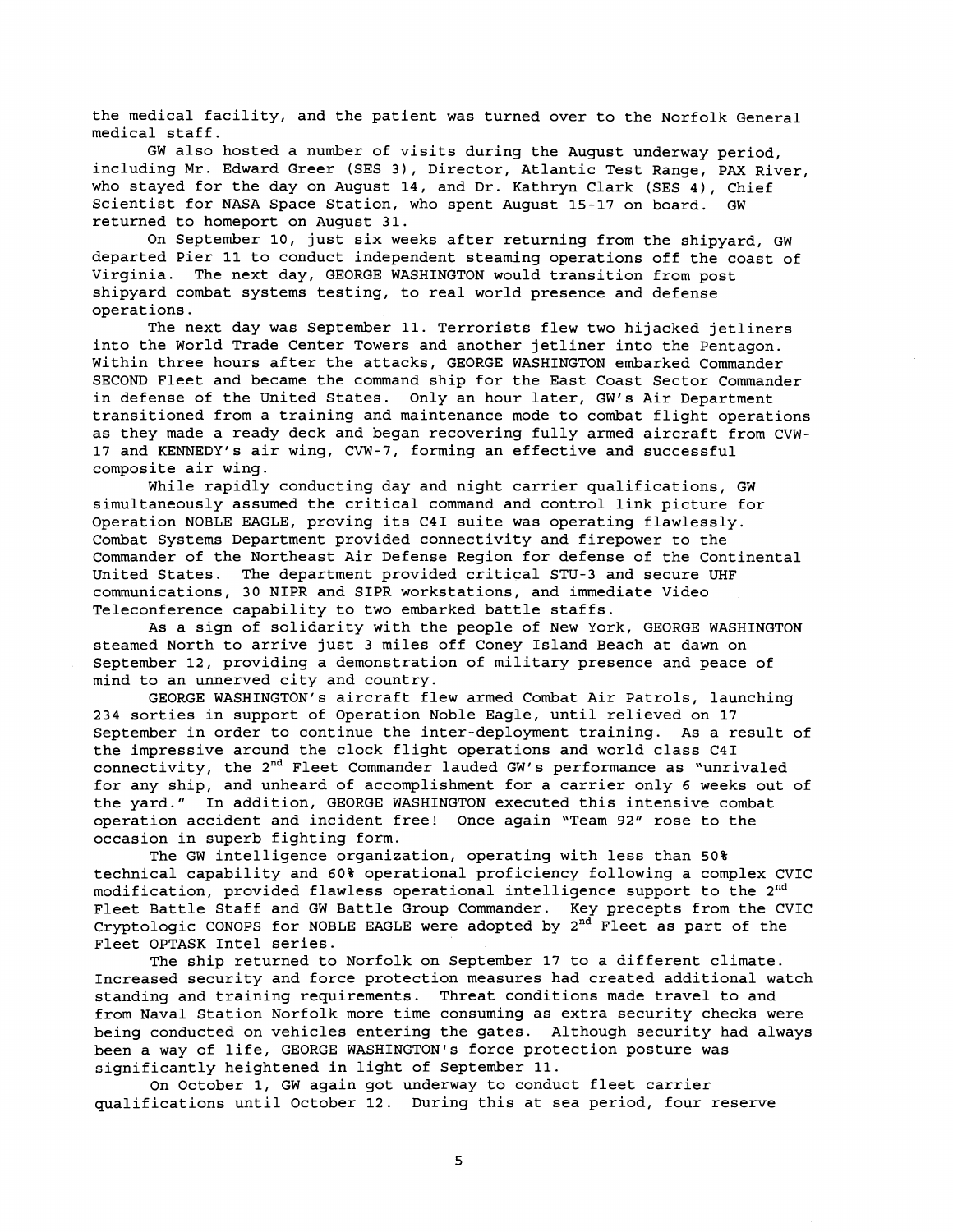corpsmen from New York City were on board for their two week ADT. Each had participated in heroic rescue efforts at the World Trade Center following the terrorist attacks on the twin towers. Three were New York City paramedics and the forth was a podiatrist. One of the paramedics, HM2 , brought with him an American Flag which he had raised at the USS ARIZONA Memorial, then raised it at Ground Zero to present to GEORGE WASHINGTON when he reported for duty. A presentation ceremony was conducted on October 11, exactly one month following the attacks. The Flag is currently being kept safe until the time comes that GEORGE WASHINGTON deploys in combat; then it will be flown as the ship's Battle Flag.

GW was visited by the Honorable Alberto Mora, General Counsel, DON; the Honorable Steven Morello, General Counsel, DOA; the Honorable Paul Cobb, Jr., Deputy DOD General Counsel; and Rear Admiral Don Guter, JAGC, USN, who embarked October 4-5 for a general orientation tour and visit with the ship's JAG.

CVW-17 embarked GW to conduct CQ/Cyclic Ops and Tailored Ship's Training Availability 1/11 underway November 2-20. The Travel Channel embarked November 2-5 to produce a piece on "life on board a carrier at sea." GQ Magazine Germany followed on November 12-13 for a similar story. The Deputy Assistant Secretary of the Navy for Safety embarked November 12-13 for a tour of the ship and met with the Safety Officer

Following a week in port to enjoy the Thanksgiving holiday, GEORGE WASHINGTON got underway again on November 29. Having been nominated as one of two finalists for khe Fiscal Year 2001 Captain Edward F. Ney Memorial Award for excellence in General Mess Food Service, GW received a surprise Food Service inspection by the Naval Supply Systems Command Ney Evaluator on *3* December 2001. This final evaluation culminated months of ship-wide teamwork that helped the GW S-2 division create an outstanding General Mess. Additionally, a Type Commander Supply Management Assist Team visit conducted a final evaluation of GEORGE WASHINGTON'S Chief Petty Officer's Mess for the calendar year 2001 Carl Scheufele Award for the best CPO Mess from 2-4 December 2001. That evaluation confirmed the superiority of GEORGE WASHINGTON'S CPO Mess for excellence in Food service and mess operations.

On December 8, GW began a weapons onload with the USNS MOUNT BAKER, which involved months of planning for the handling and stowage of over 1,400 lifts of ordnance. The onload was executed over a 3 day period and was completed one day ahead of schedule. On 10 and 11 December, GW completed the onload by transferring approximately 250 lifts from USS ENTERPRISE. On December 16, Reactor Department successfully completed the Operational Reactor Safeguards Examination (ORSE) following an intensive period of reestablishing operational proficiency following the extended shutdown period of PIA. The Department completed over 500 drills, achieving a level of operational safety and proficiency befitting a ship returning from a full deployment.

GW returned to Pier 12s on December 17 and the crew immediately commenced the first Holiday Leave period, ringing in 2002 in homeport.

# 2001 highlights

- Awarded the 2000 Battenberg Cup for being the "best ship in the fleet" .

- Awarded the 2000 Navy "E" Ribbon.
- Awarded the 2000 Admiral Flatley Award for aviation safety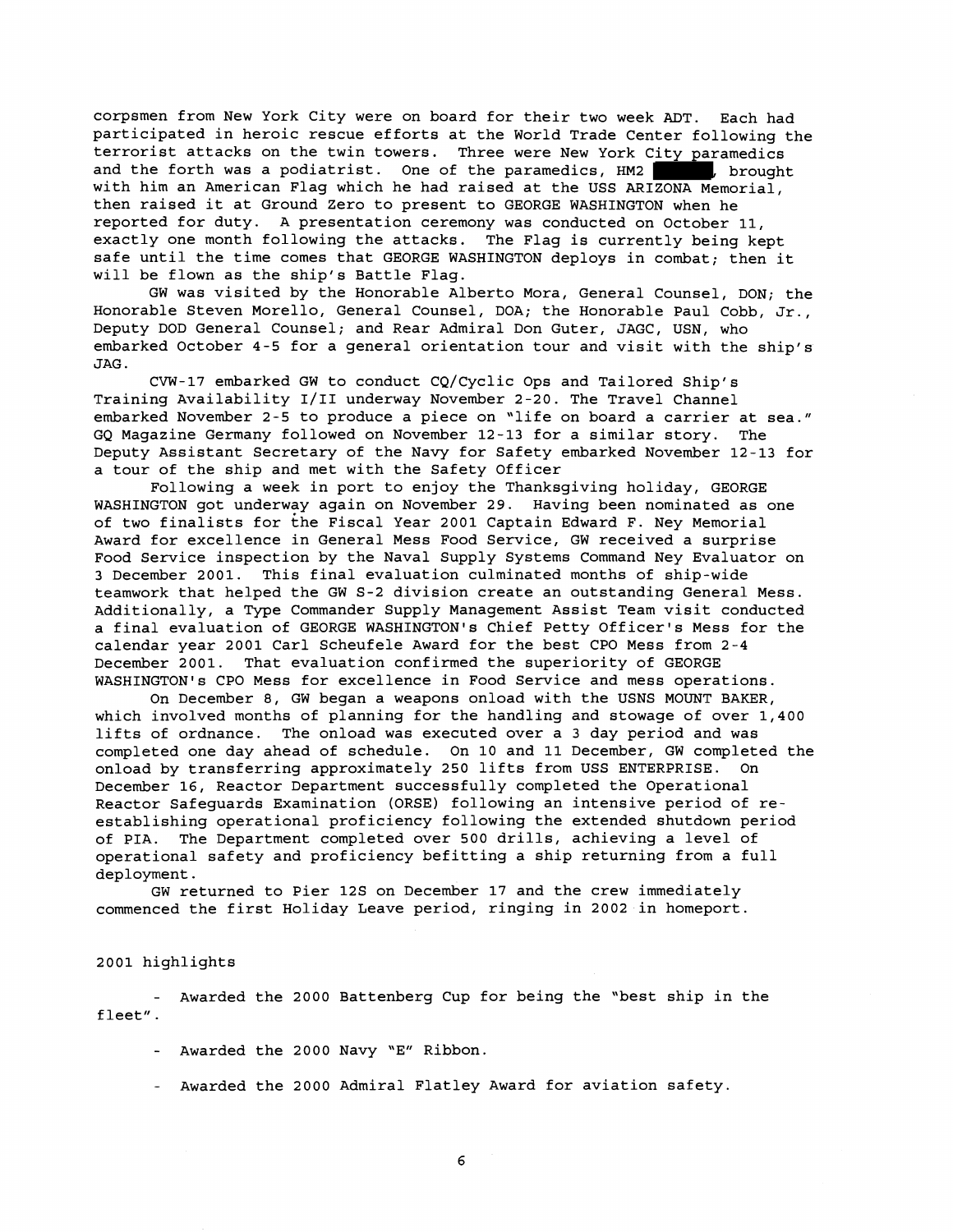- Awarded the CNO 2001 Environmental Award, Large Ship Category.

- Awarded 2000 Commander, Naval Air Force, U.S. Atlantic Fleet Departmental Battle Efficiency Awards: AIMD (Black E), Air (Yellow E), Combat Systems (Green CS), Damage Control (Red DC), Deck (White Crossed Anchors with Black D), Medical (Blue M), Navigation (White Ship's Wheel), Operations (Green E), Supply (Blue E), Weapons (Black W).

- Awarded the Gold Medal during the 2001 East Coast CV/CVN Crash and Salvage Olympics.

- CNO nominee for the 2001 "Project Good Neighbor" annual Flagship award competition. Selected by NAVREGMIDLANT as winner for both afloat and shore commands. Over 440 GW Sailors volunteered 5100 man-hours of community service.

- Received Outstanding on CINCLANTFLT Postal Inspection, scoring 247 out of 250 points.

- Runner up for the FYOl Captain Edward F. Ney Memorial Award.

- Awarded the 2001 Carl Scheufele Award for Best Chief Petty Officers' Mess.

- Awarded the 2001 Ship Store Sales and Service Excellence Award.

- Safely navigated 22,980 nautical miles

- Total of 87 days underway.

- 5,075 mishap-free launch and recoveries, 51,346 aircraft moves, 207 mishap-free crash and salvage responses.

- Committed to personal growth and excellence, GEORGE WASHINGTON continues to strive with a highly successful PACE program. Over 500 students successfully completed traditional instructor led college courses, another 170 completed Academic Skills courses, 67 completed computer based college courses and 6 earned GED's during PIA and work-ups.

- The "Team 90" (CVN-73, CVW-17) mindset, which was developed with Carrier Air Wing SEVENTEEN during the 2000 deployment, proved to be a concrete foundation for the construction of a new "Team 92" (CVN-73, CVW-17, CCDG-2) during 2001.

#### **2001 CHRONOLOGY**

#### **January**

| 17 |                                    |  | Change of command ceremony for Commander, Cruiser Destroyer Group |  |  |
|----|------------------------------------|--|-------------------------------------------------------------------|--|--|
|    | TWO/George Washington Battle Group |  |                                                                   |  |  |

- 23 GW underway to conduct a 4 day post-deployment ammunition offload to TR and Detroit
- 28 Tiger Cruise and Super Bowl Party
- 30 Return to Norfolk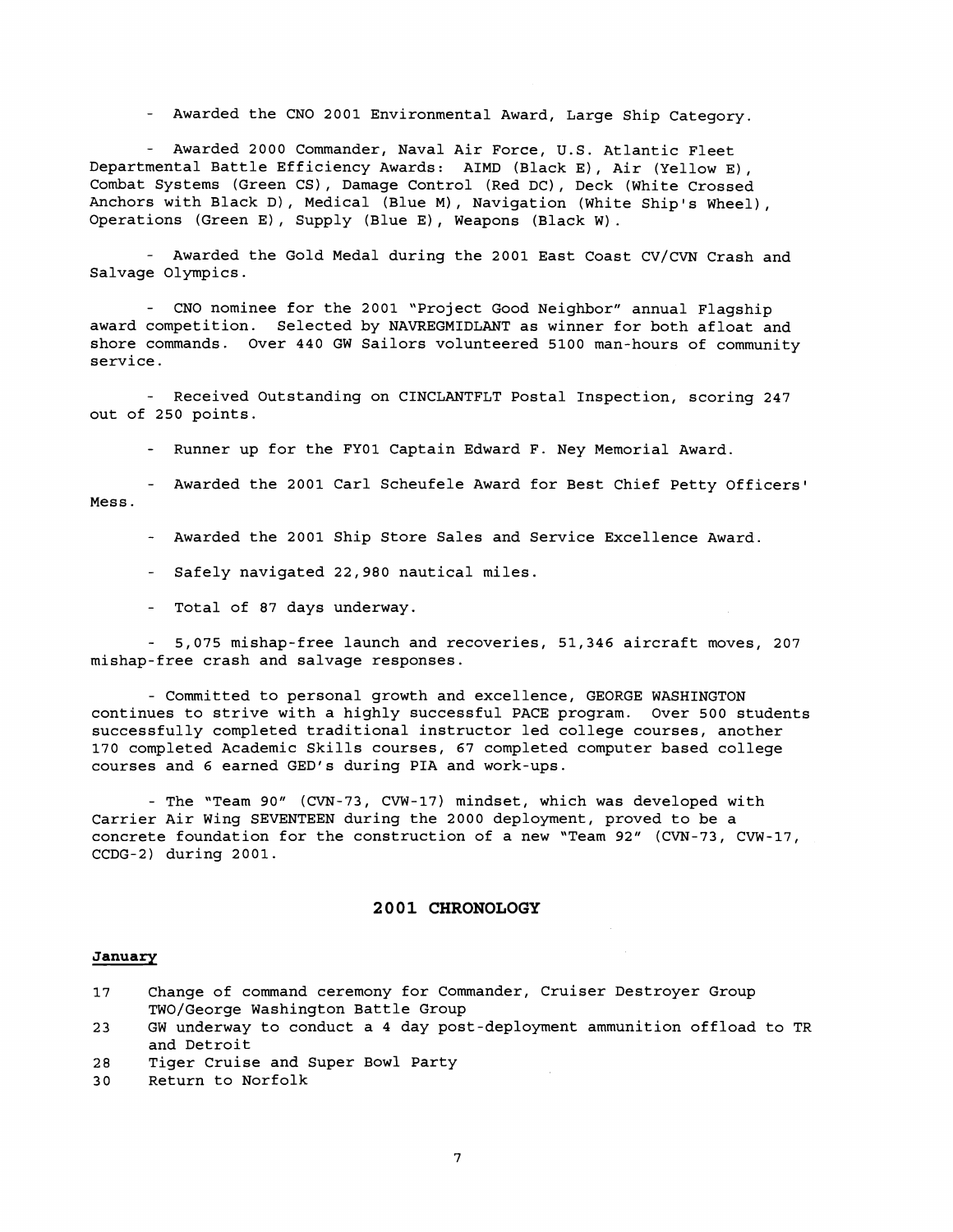#### **February**

13 GW moves from Norfolk Naval Station to Norfolk Naval Shipyard

# **March**

### **April**

|  | VADM Joseph Mobley, Commander, Naval Air Force U.S. Atlantic Fleet, |  |
|--|---------------------------------------------------------------------|--|
|  | presents Navy "E" to GW in a ceremony in Hangar Bay Three           |  |

13 GW announced as the winner of the Admiral Flatley Award for aviation safety for CY 2000 13 GW<br>Ba:<br>**May**<br>June<br>7 GW

- 7 GW announced as the winner of the 2000 Battenberg Cup Award for being the "best ship in the fleet."
- 8 ADM Frank Bowman, Director, Naval Nuclear Propulsion, tours ship's reactor spaces.

# **July**

- 9 Begin CSPAT Testing (Post PIA) . 3591 tests conducted. Total ship's repair parts expenditure was \$389,654.50. CS9's 2M program saved the ship \$14,516.20 through onboard 2M repairs.
- 26 Departed Norfolk Naval Shipyard, Portsmouth for Naval Station Norfolk Pier 11.
- 31 Depart Pier 11 to begin sea trials.

# **August**

- 3 Return from sea trials to Pier 11.
- 10 Ocean Breeze Summer Whoo-Yah! Command party at Ocean Breeze Park.
- 13-31 Depart Pier 11 to commence three week at sea period. CVW-17 conducted flight deck certification, followed by TRACOM and FRS CQs.

## **September**

- 6 2000 Battenberg Cup and Admiral James H. Flatley Memorial Award Presentation aboard GW. Battenberg Cup presented by Admiral Robert J. Natter, CINCLANTFLT. Flatley Award presented by RADM James H. Flatley 111, son of the award's namesake, and his daughter. Also in attendance were RADM Malone, COMNAVAIRLANT, and RADM Kemp, GWBATGRU/CCDG2.
- 10 GW departs Pier 11 to begin 4-day ISE period.
- 10 Conducted Burial At Sea Service for Aviation Boatswain's Mate First Class Francis Rouelle.
- 11 While GW is conducting ISE in VACAPES, at approximately 0850 two commercial jetliners crashed into the twin towers of the World Trade Center, one at a time, followed by a second jetliner crash into the Pentagon, later determined to be terrorist attacks. GW is dispatched to the coast of New York City to provide coastal and air defense. GW is joined by C2F, VADM J. Cutler Dawson; CCDG2, RADM Curtis Kemp (arrived 14 Sep); C2F and CCDG2 staff; CAPT Rodger Welch, CAG-17; and four squadrons assigned to JFK air wing (CVW-7) plus portions of CVW-17. *"GEORGE WASHINGTON stood ready with eight armed, combat-ready*